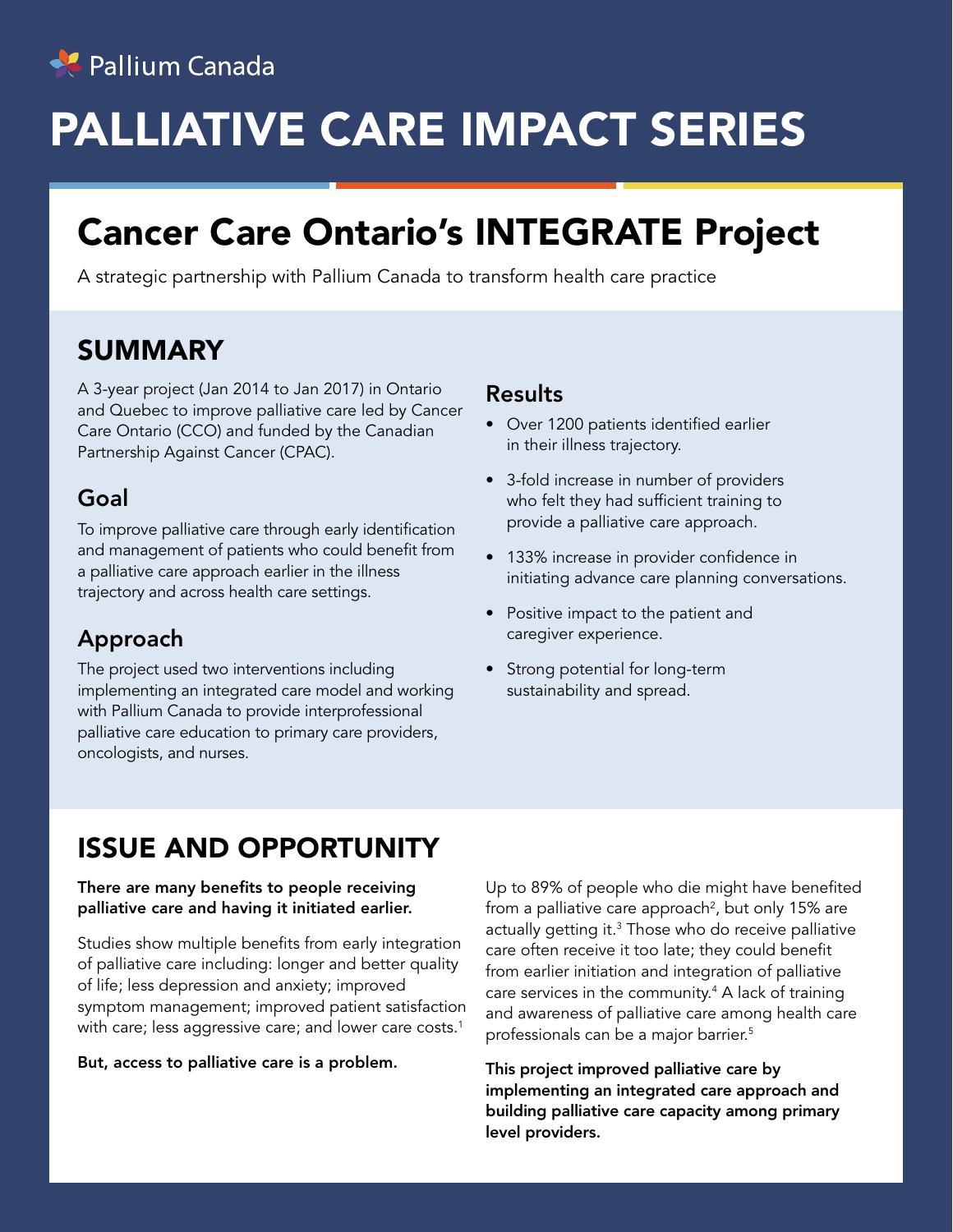### WHO WAS INVOLVED

### GOAL & DESIRED **OUTCOMES**

- In Ontario, 4 participating regions Toronto Central North; Toronto Central South; North Simcoe Muskoka; and Champlain. Each region had one cancer centre and one primary care practice participate.
- The integrated model was developed and implemented by working groups of primary care and cancer clinicians, allied health practitioners, administrators, and patients.
- The INTEGRATE project was funded by CPAC, working in partnership with CCO to improve identification and management of patients who would benefit from a palliative care approach early and across health care settings.
- Pallium Canada was a key strategic partner and provided solutions such as inter-professional education, training, tools, information technology, and analytics to educate health care providers, build capacity in providing a palliative care approach, and measure impact.

The goal was to improve palliative care through early identification and management of patients who would benefit from a palliative care approach earlier in the illness trajectory and across health care settings.

There were five desired outcomes:

- 1. Increased early identification of palliative care needs
- 2. Increased provision of palliative care
- 3. Improved inter-professional collaboration
- 4. Improved patient/family experience
- 5. Improved communication among partners

### APPROACH

The project involved inter-professional education and an integrated care model in cancer centres and primary care settings.

#### Inter-professional Education:

To adapt, implement, and evaluate palliative care education for primary level providers (primary care, oncology, and community).

#### Integrated Care Model:

To implement and evaluate an integrated palliative care model (an early identification campaign with linkages to community resources).

#### Evaluation Plan:

To measure participating providers', patients', and caregivers' experiences, including primary-level data collection and linkages to administrative data, to assess feasibility, functioning and impact of the integrated model of palliative care.

### PALLIUM CANADA'S ROLE

As a strategic partner, Pallium Canada provided solutions to the partnership to build capacity, identify barriers, and measure impact to transform health care practice.

### Build capacity

Pallium Canada created a Learning Essential Approaches to Palliative Care (LEAP) Oncology course for this project, with case studies and examples contextualized for the cancer care setting. In addition, LEAP Core and LEAP Mini courses were also leveraged in the primary care setting.



### Identify barriers

Pallium Canada conducted surveys, completed data analysis, and provided key learning and insights that helped CCO identify system-level and individual barriers and opportunities in the provision of early, integrated palliative care.

### Measure impact

As part of the evaluation for this study, Pallium Canada's learning management system supported on-going practice, reflection, and evaluation of participant learning. Pallium Canada was able to track and analyze data related to changes in knowledge, comfort, and attitudes toward providing a palliative care approach and gather early evidence for implementation of learning in everyday practice.

### ABOUT PALLIUM CANADA

Pallium Canada is a national, evidence-based organization focused on building professional and community capacity to help improve the quality and accessibility of palliative care in Canada. Pallium Canada is funded mainly by Health Canada.





### LET'S CONNECT

This is just one example of how we have helped our partners drive innovation and achieve impact. Contact us today to learn more and get started:

info@pallium.ca 1-833-888-LEAP (5327) pallium.ca



- 1 Bakitas et al. 2009, Temel et al. 2010, Rabow et al. 2004, Brumley et al. 2007, Casarett et al., 2008, Gade et al. 2008, Zimmerman et al. 2014
- $2^2$  Canadian Society of Palliative Care Physicians. (2016). How to improve palliative care in Canada: A call to action for federal, provincial, territorial, nal and local decision-makers.
	- Access to palliative care in Canada.
	- Evans JM, Mackinnon M, Pereira J, Earle CC, Gagnon B, Arthurs E, Gradin S, Walton T, Wright F, Buchman S. Building capacity for palliative care delivery in primary care settings: Mixed-methods evaluation of the INTEGRATE Project. Can Fam Physician. 2021 Apr;67(4):270-278. doi: 10.46747/cfp.6704270.
	-